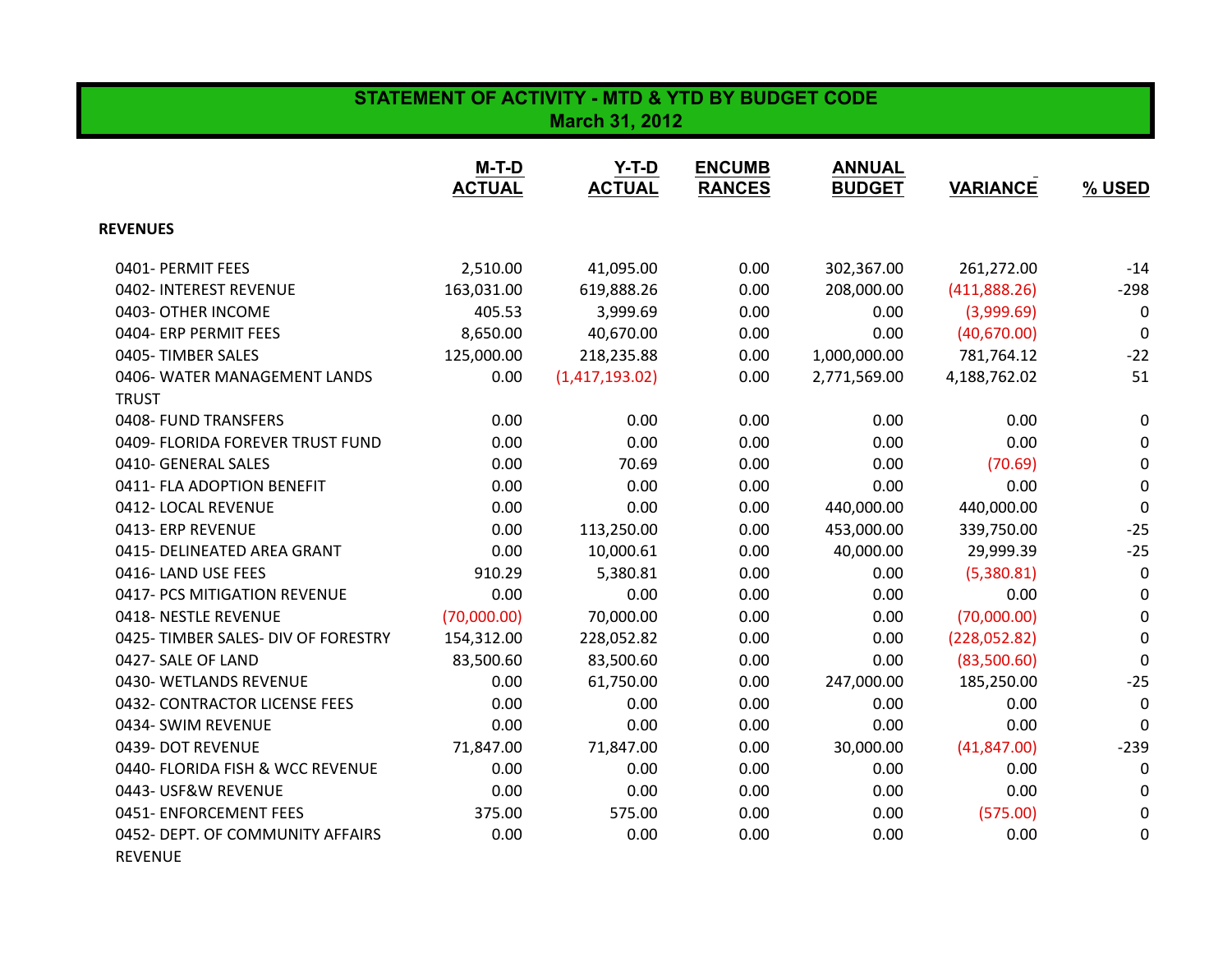| 0460- DEP WATER QUALITY ASSURANCE | 0.00        | 0.00         | 0.00 | 0.00          | 0.00          | $\mathbf 0$ |
|-----------------------------------|-------------|--------------|------|---------------|---------------|-------------|
| 0461-DACS REVENUE                 | 0.00        | 0.00         | 0.00 | 0.00          | 0.00          | $\mathbf 0$ |
| 0462- DEP - SPRINGS INITIATIVE    | 0.00        | 0.00         | 0.00 | 0.00          | 0.00          | 0           |
| <b>REVENUE</b>                    |             |              |      |               |               |             |
| 0463- RESTORATION TRUST FUND      | 0.00        | 0.00         | 0.00 | 0.00          | 0.00          | $\pmb{0}$   |
| 0464- FEMA REVENUE                | (25,000.00) | 452,191.31   | 0.00 | 1,023,500.00  | 571,308.69    | $-44$       |
| 0465- NRCS MALLORY SWAMP WPR      | 0.00        | 0.00         | 0.00 | 0.00          | 0.00          | 0           |
| 0466-NRCS REVENUE                 | 0.00        | 0.00         | 0.00 | 225,000.00    | 225,000.00    | 0           |
| 0468-WATER PROTECTION & SUS.      | 0.00        | 0.00         | 0.00 | 0.00          | 0.00          | $\mathbf 0$ |
| <b>GRANT</b>                      |             |              |      |               |               |             |
| 0469- WATER RESOURCE MONITORING   | 0.00        | 0.00         | 0.00 | 96,800.00     | 96,800.00     | 0           |
| 0470- ALTERNATIVE WATER SUPPLY    | 0.00        | 0.00         | 0.00 | 1,233,000.00  | 1,233,000.00  | 0           |
| 0471- S.R. PARTNERSHIP GRANT      | 0.00        | 0.00         | 0.00 | 311,000.00    | 311,000.00    | 0           |
| 0480- COASTAL ZONE MANAGEMENT     | 0.00        | 0.00         | 0.00 | 0.00          | 0.00          | $\mathbf 0$ |
| <b>GRANT</b>                      |             |              |      |               |               |             |
| 0482- DOT REVENUE                 | 0.00        | 0.00         | 0.00 | 0.00          | 0.00          | $\mathbf 0$ |
| 0483- AD VALOREM - HAMILTON       | 6,728.28    | 255,190.47   | 0.00 | 294,873.00    | 39,682.53     | $-87$       |
| 0484- AD VALOREM - COLUMBIA       | 67,871.22   | 732,282.83   | 0.00 | 996,141.00    | 263,858.17    | $-74$       |
| 0485- AD VALOREM - SUWANNEE       | 33,310.12   | 483,588.11   | 0.00 | 613,775.00    | 130,186.89    | $-79$       |
| 0486- AD VALOREM - DIXIE          | 14,412.47   | 155,143.56   | 0.00 | 199,811.00    | 44,667.44     | $-78$       |
| 0487- AD VALOREM - GILCHRIST      | 12,077.92   | 196,482.91   | 0.00 | 250,976.00    | 54,493.09     | $-78$       |
| 0488- AD VALOREM - LAFAYETTE      | 5,138.96    | 69,402.57    | 0.00 | 90,391.00     | 20,988.43     | $-77$       |
| 0489- AD VALOREM - MADISON        | 11,716.54   | 176,418.36   | 0.00 | 258,168.00    | 81,749.64     | $-68$       |
| 0490- AD VALOREM - TAYLOR         | 17,647.31   | 400,843.89   | 0.00 | 491,296.00    | 90,452.11     | $-82$       |
| 0491- AD VALOREM - UNION          | 8,732.05    | 70,742.52    | 0.00 | 91,366.00     | 20,623.48     | $-77$       |
| 0492- AD VALOREM - ALACHUA        | 32,432.19   | 1,153,574.37 | 0.00 | 1,376,812.00  | 223,237.63    | $-84$       |
| 0493- AD VALOREM - BAKER          | 294.84      | 3,892.34     | 0.00 | 4,856.00      | 963.66        | $-80$       |
| 0494- AD VALOREM - BRADFORD       | 13,410.53   | 254,286.92   | 0.00 | 321,418.00    | 67,131.08     | $-79$       |
| 0495- AD VALOREM - JEFFERSON      | 0.00        | 46,822.23    | 0.00 | 63,021.00     | 16,198.77     | $-74$       |
| 0496- AD VALOREM - LEVY           | 16,066.41   | 276,788.58   | 0.00 | 356,029.00    | 79,240.42     | $-78$       |
| 0497- AD VALOREM - PUTNAM         | 149.52      | 12,214.38    | 0.00 | 3,741.00      | (8,473.38)    | $-327$      |
| 0499- GREENVILLE STORMWATER       | 0.00        | 0.00         | 0.00 | 33,595,679.00 | 33,595,679.00 | 0           |
| <b>TOTAL REVENUES</b>             | 755,529.78  | 4,890,988.69 | 0.00 | 47,389,589.00 | 42,498,600.31 | $-10$       |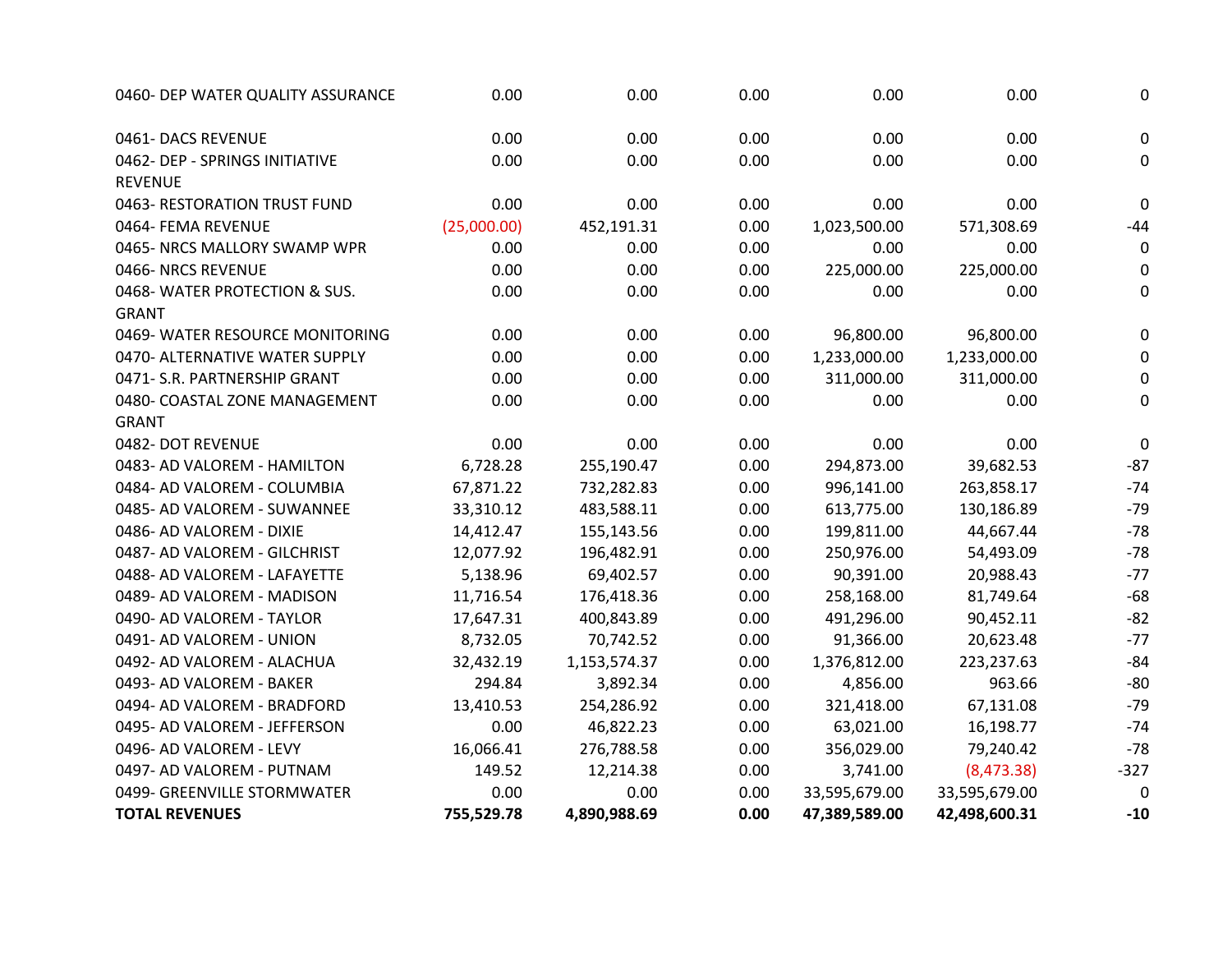## EXPENSES

## **SALARIES AND BENEFITS**

| 1516-SALARIES                        | 419,398.90 | 1,863,755.29 | 0.00       | 3,985,989.84  | 2,122,234.55  | 47          |
|--------------------------------------|------------|--------------|------------|---------------|---------------|-------------|
| 1520- GROUP INSURANCE                | 78,443.56  | 318,010.11   | 0.00       | 553,609.70    | 235,599.59    | 57          |
| 1521-RETIREMENT                      | 24,328.05  | 107,049.26   | 0.00       | 664,331.64    | 557,282.38    | 16          |
| 1525- SOCIAL SECURITY                | 31,918.23  | 138,815.81   | 0.00       | 332,165.82    | 193,350.01    | 42          |
| <b>TOTAL SALARIES AND BENEFITS</b>   | 554,088.74 | 2,427,630.47 | 0.00       | 5,536,097.00  | 3,108,466.53  | 44          |
| <b>OTHER PERSONAL SERVICES</b>       |            |              |            |               |               |             |
| 2540- OTHER PERSONAL SERVICES        | 9,195.74   | 37,877.77    | 0.00       | 148,000.00    | 110,122.23    | 26          |
| 2564- PROPERTY APPRAISER FEES        | 0.00       | 0.00         | 0.00       | 210,000.00    | 210,000.00    | $\mathbf 0$ |
| 2579- TAX COLLECTOR FEES             | 0.00       | 0.00         | 0.00       | 125,000.00    | 125,000.00    | 0           |
| 2580-LEGAL SERVICES                  | 40,569.94  | 91,605.61    | 0.00       | 255,000.00    | 163,394.39    | 36          |
| 2585- AUDIT FEES                     | 0.00       | 29,603.53    | 0.00       | 35,000.00     | 5,396.47      | 85          |
| 2586- CONTRACTUAL SERVICES           | 258,776.97 | 1,546,254.57 | (5,853.70) | 18,384,247.00 | 16,843,846.13 | 8           |
| <b>TOTAL OTHER PERSONAL SERVICES</b> | 308,542.65 | 1,705,341.48 | (5,853.70) | 19,157,247.00 | 17,457,759.22 | 9           |
| <b>EXPENSES</b>                      |            |              |            |               |               |             |
| 3550- HAMILTON                       | 0.00       | 8,440.33     | 0.00       | 0.00          | (8,440.33)    | 0           |
| 3551- COLUMBIA                       | 0.00       | 14,150.00    | 0.00       | 0.00          | (14, 150.00)  | 0           |
| 3552- SUWANNEE                       | 0.00       | 7,525.18     | 0.00       | 0.00          | (7,525.18)    | 0           |
| 3553-DIXIE                           | 0.00       | 2,109.81     | 0.00       | 0.00          | (2,109.81)    | 0           |
| 3554-GILCHRIST                       | 0.00       | 4,323.42     | 0.00       | 0.00          | (4,323.42)    | 0           |
| 3555-LAFAYETTE                       | 0.00       | 2,409.86     | 0.00       | 0.00          | (2,409.86)    | 0           |
| 3556-MADISON                         | 0.00       | 7,502.44     | 0.00       | 0.00          | (7,502.44)    | 0           |
| 3557-TAYLOR                          | 0.00       | 8,274.46     | 0.00       | 0.00          | (8, 274.46)   | 0           |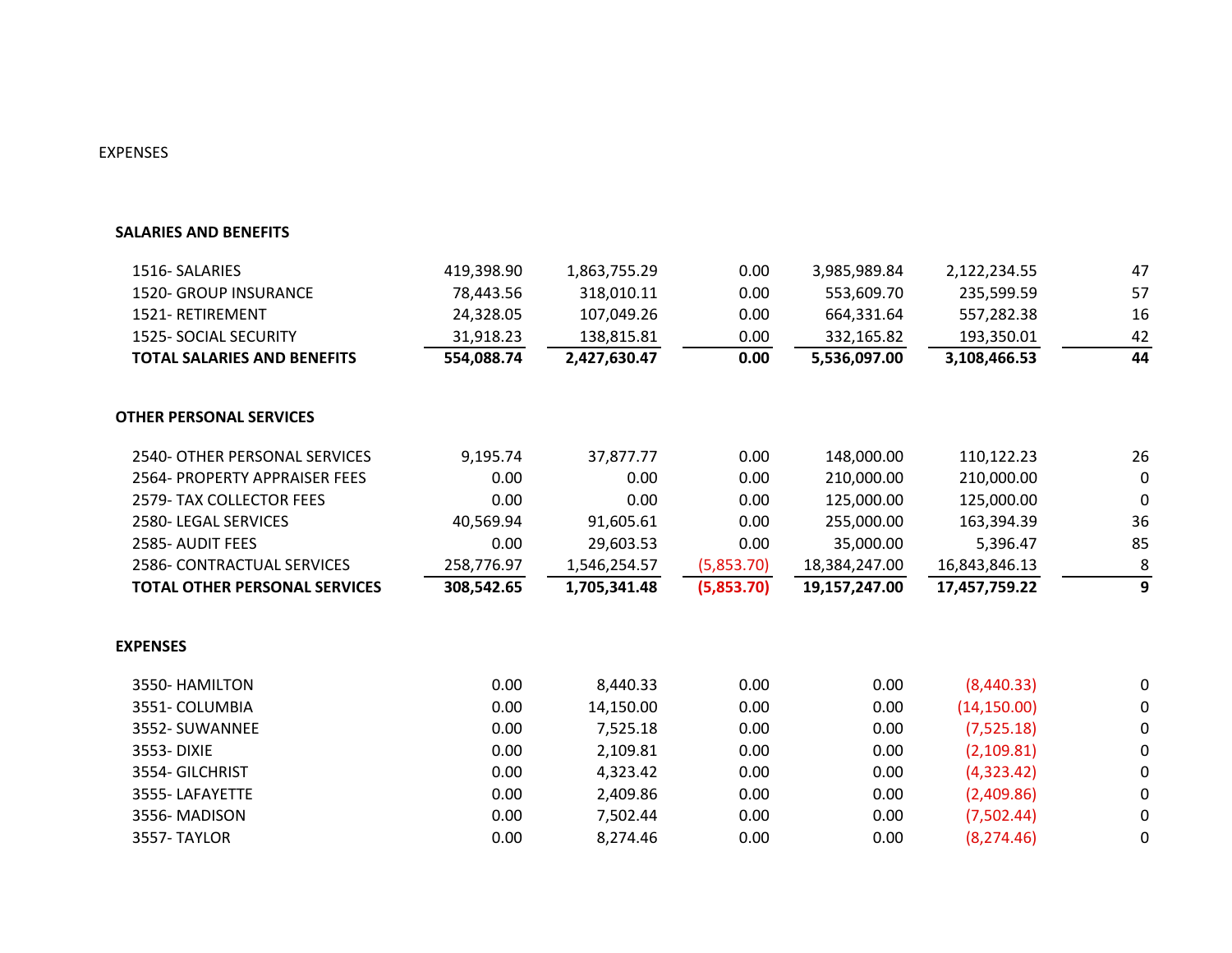| 0.00      | 10,514.34  | 0.00     | 0.00       | (10, 514.34) | 0            |
|-----------|------------|----------|------------|--------------|--------------|
| 0.00      | 76.37      | 0.00     | 0.00       | (76.37)      | 0            |
| 0.00      | 4,481.53   | 0.00     | 0.00       | (4,481.53)   | 0            |
| 0.00      | 1,453.58   | 0.00     | 0.00       | (1,453.58)   | 0            |
| 0.00      | 4,534.71   | 0.00     | 0.00       | (4,534.71)   | 0            |
| 0.00      | 35.10      | 0.00     | 0.00       | (35.10)      | 0            |
| 134.56    | 5,310.40   | 0.00     | 0.00       | (5,310.40)   | $\Omega$     |
| 1,357.42  | 14,637.00  | 0.00     | 0.00       | (14, 637.00) | 0            |
| 666.21    | 9,338.92   | 0.00     | 0.00       | (9,338.92)   | 0            |
| 432.38    | 4,654.33   | 0.00     | 0.00       | (4,654.33)   | 0            |
| 529.42    | 12,264.21  | 0.00     | 0.00       | (12, 264.21) | 0            |
| 648.65    | 13,394.28  | 0.00     | 0.00       | (13, 394.28) | 0            |
| 8.84      | 113.42     | 0.00     | 0.00       | (113.42)     | 0            |
| 0.00      | (30.25)    | 0.00     | 0.00       | 30.25        | $\Omega$     |
| 0.00      | 1,404.66   | 0.00     | 0.00       | (1,404.66)   | 0            |
| 321.33    | 5,731.19   | 0.00     | 0.00       | (5,731.19)   | $\Omega$     |
| 14.95     | 329.75     | 0.00     | 0.00       | (329.75)     | $\Omega$     |
| 0.00      | 0.00       | 0.00     | 365,000.00 | 365,000.00   | 0            |
| 681.25    | 1,027.95   | 3,000.00 | 39,900.00  | 35,872.05    | 10           |
| 213.52    | 1,871.70   | 0.00     | 31,600.00  | 29,728.30    | 6            |
| 39.00     | 7,063.55   | 0.00     | 25,000.00  | 17,936.45    | 28           |
| 0.00      | 0.00       | 0.00     | 6,200.00   | 6,200.00     | 0            |
| 1,881.68  | 15,968.49  | 0.00     | 80,375.00  | 64,406.51    | 20           |
| 4,958.28  | 19,060.57  | 0.00     | 84,250.00  | 65,189.43    | 23           |
| 763.75    | 22,120.88  | 0.00     | 80,000.00  | 57,879.12    | 28           |
| 13,338.75 | 62,077.76  | 0.00     | 150,000.00 | 87,922.24    | 41           |
| 3,368.13  | 16,932.84  | 0.00     | 75,000.00  | 58,067.16    | 23           |
| 1,895.44  | 27,768.59  | 0.00     | 75,000.00  | 47,231.41    | 37           |
| 259.50    | 4,079.21   | 0.00     | 36,400.00  | 32,320.79    | 11           |
| 406.98    | 4,105.71   | 0.00     | 13,500.00  | 9,394.29     | 30           |
| 42.00     | 63.88      | 0.00     | 10,900.00  | 10,836.12    | $\mathbf{1}$ |
|           |            |          |            |              |              |
| 14,418.56 | 316,417.06 | 827.08   | 724,900.00 | 407,655.86   | 44           |
| 2,907.43  | 13,576.38  | 0.00     | 41,000.00  | 27,423.62    | 33           |
| 1,067.09  | 8,815.55   | 7,452.80 | 31,350.00  | 15,081.65    | 52           |
|           |            |          |            |              |              |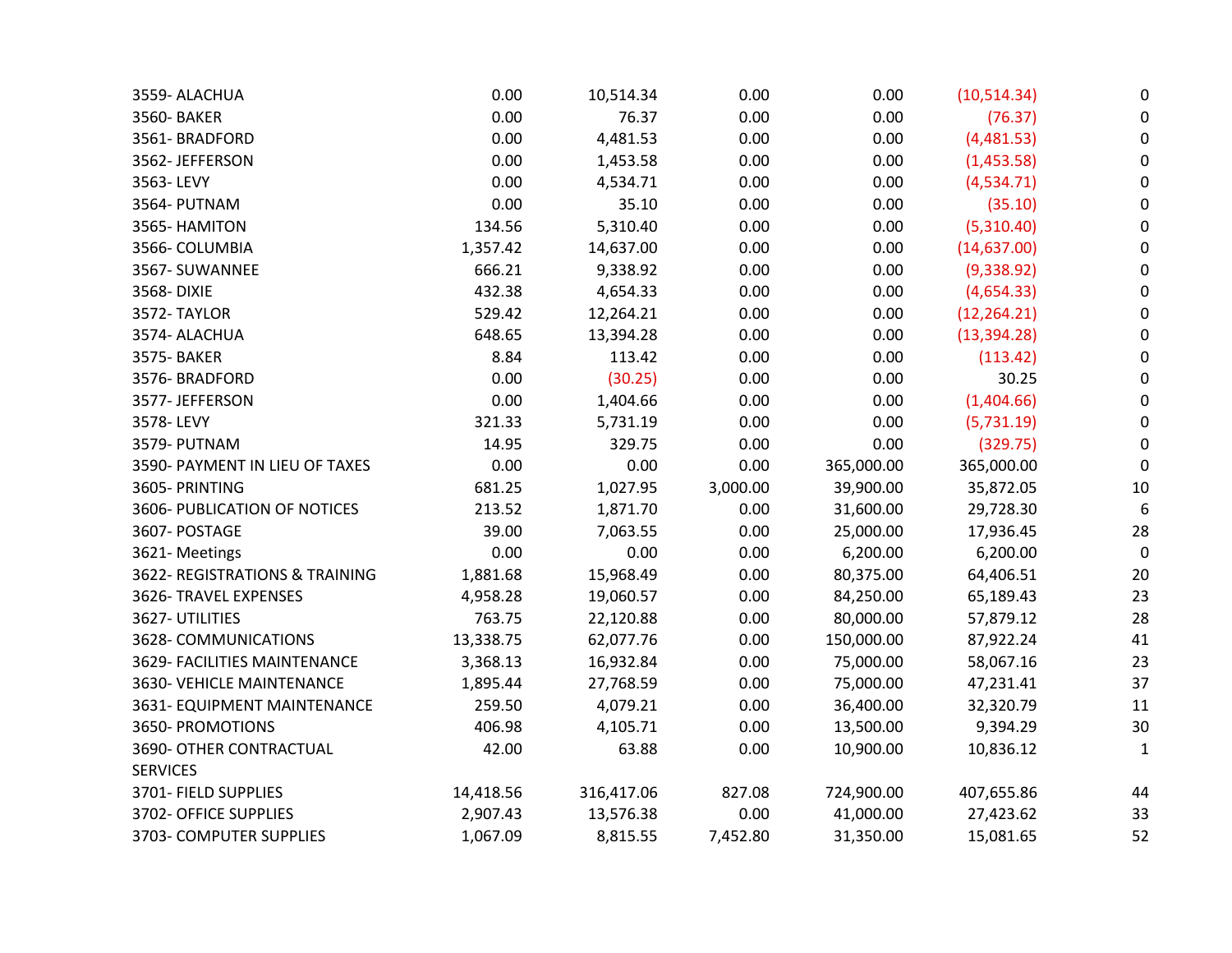| 3705-MAPS & AERIALS                           | 0.00              | 0.00                 | 0.00              | 3,500.00                  | 3,500.00                  | $\mathbf 0$          |
|-----------------------------------------------|-------------------|----------------------|-------------------|---------------------------|---------------------------|----------------------|
| 3706- BOOKS & DOCUMENTS                       | 0.00              | 1,076.81             | 0.00              | 12,800.00                 | 11,723.19                 | 8                    |
| 3715- PHOTOGRAPHIC SUPPLIES                   | 0.00              | 119.72               | 0.00              | 2,200.00                  | 2,080.28                  | 5                    |
| 3740- OFFICE SUPPORT EQUIPMENT                | 184.30            | 2,191.30             | 0.00              | 11,100.00                 | 8,908.70                  | 20                   |
| 3790- OTHER COMMODITIES                       | 201.00            | 458.59               | 0.00              | 5,400.00                  | 4,941.41                  | 8                    |
| 3801- COMPUTER SOFTWARE                       | 2,805.00          | 6,391.82             | 1,165.00          | 95,500.00                 | 87,943.18                 | 8                    |
| 3802- EQUIPMENT RENTAL                        | 3,776.51          | 25,814.09            | 0.00              | 55,750.00                 | 29,935.91                 | 46                   |
| 3804- WORKERS COMPENSATION                    | 0.00              | 11,116.00            | 0.00              | 25,000.00                 | 13,884.00                 | 44                   |
| 3805- PROPERTY & CASUALITY INS.               | 0.00              | 48,969.00            | 0.00              | 60,000.00                 | 11,031.00                 | 82                   |
| 3809- FEES & PERMITS<br><b>TOTAL EXPENSES</b> | 0.00<br>63,416.17 | 298.00<br>790,783.64 | 0.00<br>12,444.88 | 16,500.00<br>2,228,125.00 | 16,202.00<br>1,424,896.48 | $\overline{2}$<br>36 |
|                                               |                   |                      |                   |                           |                           |                      |
| <b>OPERATING CAPITAL OUTLAY</b>               |                   |                      |                   |                           |                           |                      |
| 4903- OFFICE EQUIPMENT                        | 0.00              | 0.00                 | 0.00              | 20,000.00                 | 20,000.00                 | 0                    |
| 4905- Mobile Equipment                        | 0.00              | 0.00                 | 0.00              | 24,000.00                 | 24,000.00                 | $\mathbf{0}$         |
| 4906- COMPUTER EQUIPMENT                      | 8,385.50          | 19,744.76            | 4,386.72          | 118,000.00                | 93,868.52                 | 20                   |
| 4907- FIELD EQUIPMENT                         | 0.00              | 1,975.00             | 0.00              | 56,000.00                 | 54,025.00                 | 4                    |
| <b>TOTAL CAPITAL OUTLAY</b>                   | 8,385.50          | 21,719.76            | 4,386.72          | 218,000.00                | 191,893.52                | 12                   |
| <b>FIXED CAPITAL OUTLAY</b>                   |                   |                      |                   |                           |                           |                      |
| 5920- ACQUISITION                             | 0.00              | 0.00                 | 0.00              | 7,207,820.00              | 7,207,820.00              | 0                    |
| <b>TOTAL FIXED CAPITAL OUTLAY</b>             | 0.00              | 0.00                 | 0.00              | 7,207,820.00              | 7,207,820.00              | $\mathbf 0$          |
| <b>INTERAGENCY EXPENDITURES</b>               |                   |                      |                   |                           |                           |                      |
| 6930- INTERAGENCY EXPENDITURES                | 25,752.28         | 200,914.16           | 0.00              | 1,472,300.00              | 1,271,385.84              | 14                   |
| <b>TOTAL INTERAGENCY</b>                      | 25,752.28         | 200,914.16           | 0.00              | 1,472,300.00              | 1,271,385.84              | 14                   |